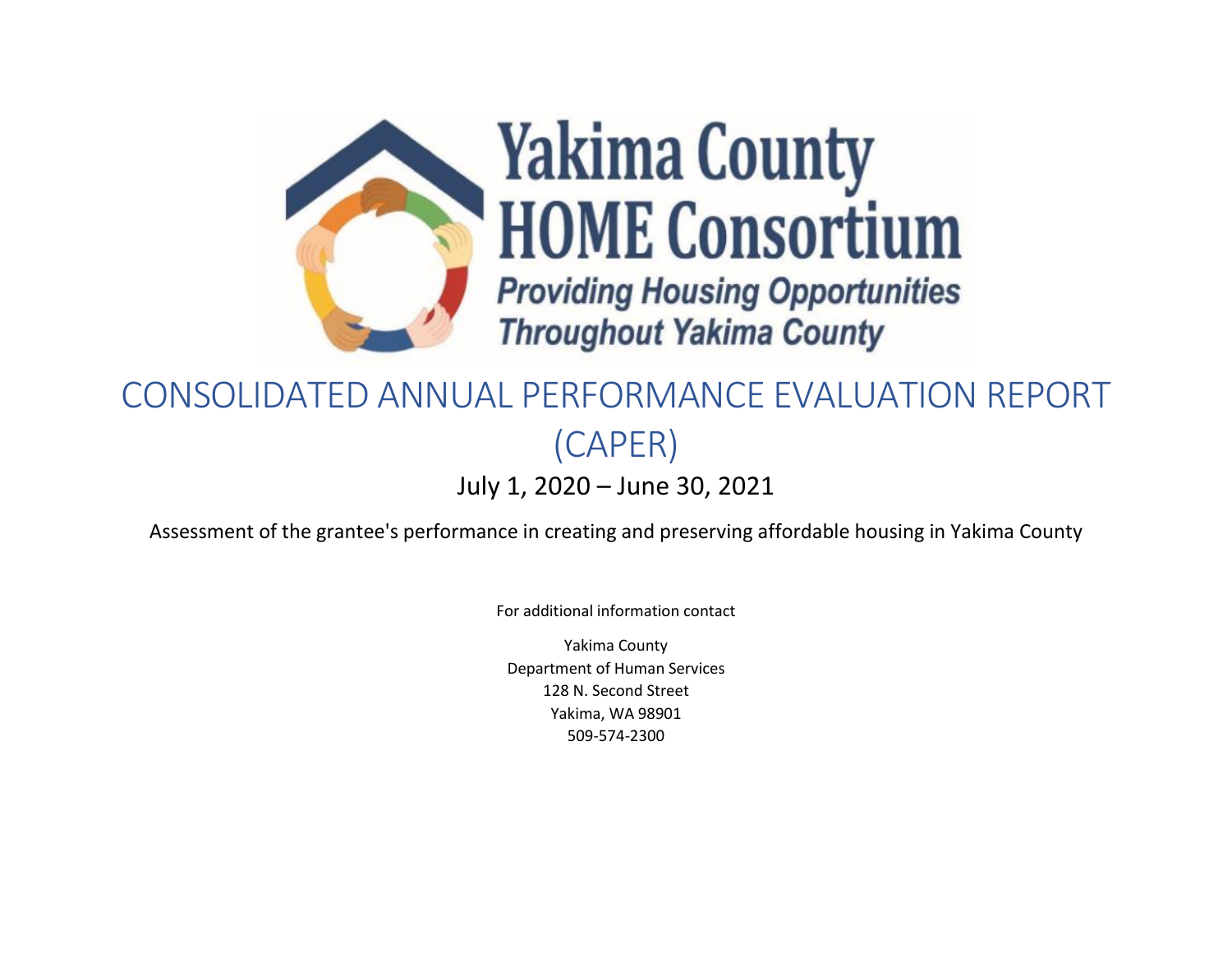### **CR-05 - Goals and Outcomes**

#### **Progress the jurisdiction has made in carrying out its strategic plan and its action plan. 91.520(a)**

This could be an overview that includes major initiatives and highlights that were proposed and executed throughout the program year.

The Yakima County HOME Consortium worked to restart and move its homeowner housing rehabilitation program forward during the COVID-19 pandemic. Although no homeowner housing rehabilitation or new rental construction projects were completed during the 2020 fiscal year, multiple new rehabiliation projects began and substantial work was done on existing projects. The focus was to reduce the backlog of qualified applicants for the homeowner housing rehabilitation program. There were a total of 20 projects either in the application or construction phase. The following are key accomplishments for the HOME program during fiscal year 2020:

- Hired a new program manager
- Completed the 2020 Consolidated Plan and the 2020 and 2021 Action Plans
- Transitioned the HOME Program from the Department of Public Services to the Department of Human Service

### **Comparison of the proposed versus actual outcomes for each outcome measure submitted with the consolidated plan and explain, if applicable, why progress was not made toward meeting goals and objectives. 91.520(g)**

Categories, priority levels, funding sources and amounts, outcomes/objectives, goal outcome indicators, units of measure, targets, actual outcomes/outputs, and percentage completed for each of the grantee's program year goals.

| Goal                     | Category   | Source /      | <b>Indicator</b>     | Unit of             | Expected         | $Actual -$       | Percent         | <b>Expected</b> | Actual- | Percent         |
|--------------------------|------------|---------------|----------------------|---------------------|------------------|------------------|-----------------|-----------------|---------|-----------------|
|                          |            | <b>Amount</b> |                      | <b>Measure</b>      |                  | <b>Strategic</b> | <b>Complete</b> |                 | Program | <b>Complete</b> |
|                          |            |               |                      |                     | <b>Strategic</b> | Plan             |                 | Program         | Year    |                 |
|                          |            |               |                      |                     | Plan             |                  |                 | Year            |         |                 |
| <b>Expand Low-Income</b> | Affordable | HOME:         | Rental units         | Household           | 45               |                  |                 | 23              | 0       |                 |
| <b>Rental Units</b>      | Housing    |               | constructed          | <b>Housing Unit</b> |                  |                  | 0.00%           |                 |         | 0.00%           |
| Stabilize and Expand     | Affordable | HOME:         | Homeowner            | Household           |                  |                  |                 |                 |         |                 |
| Homeownership            | Housing    |               | <b>Housing Added</b> | <b>Housing Unit</b> |                  |                  | 0.00%           |                 |         |                 |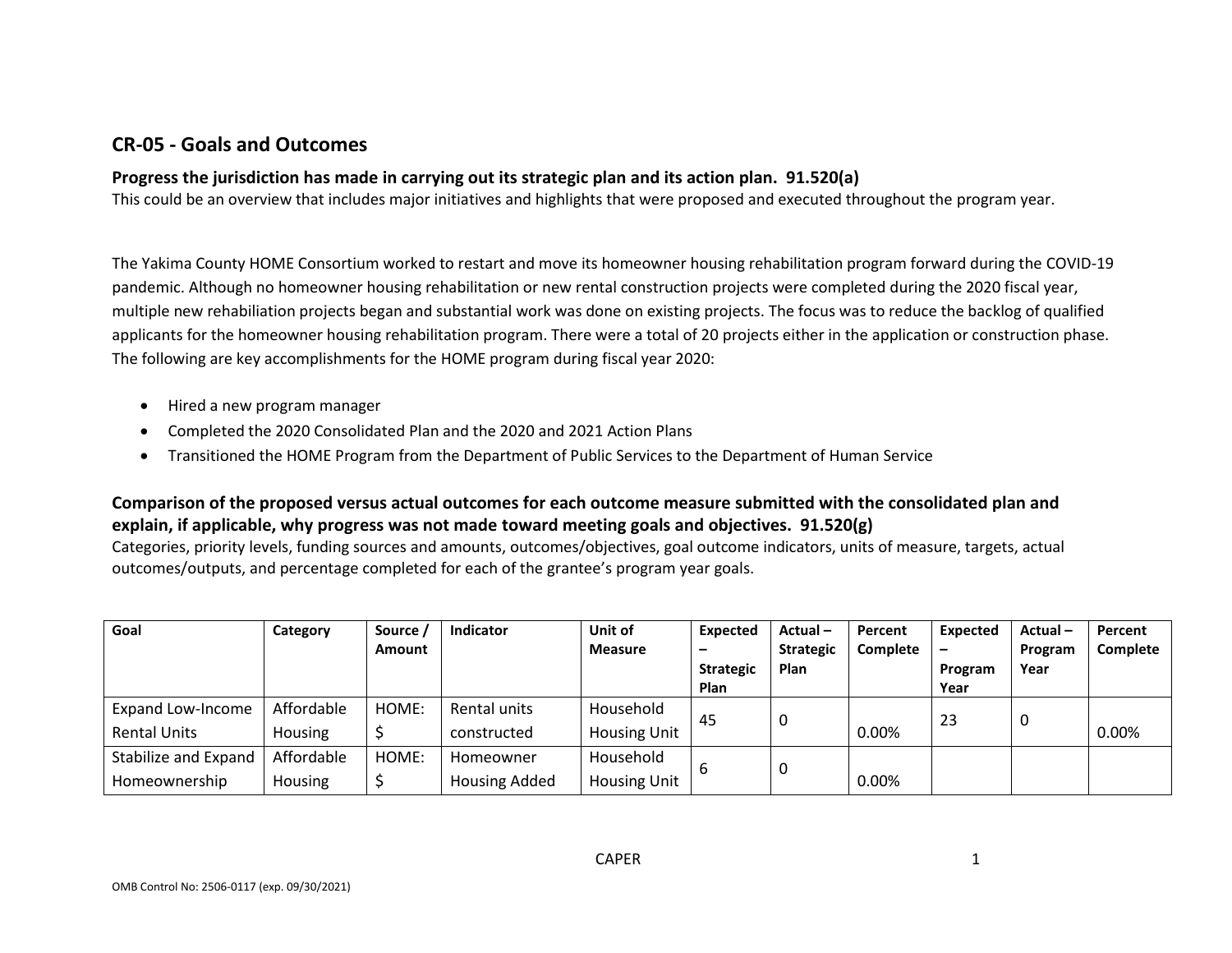| Stabilize and Expand<br>Homeownership | Affordable<br>Housing | HOME: | Homeowner<br>Housing<br>Rehabilitated | Household<br><b>Housing Unit</b> | ᆠ | 0.00% |  |  |
|---------------------------------------|-----------------------|-------|---------------------------------------|----------------------------------|---|-------|--|--|
|                                       |                       |       |                                       |                                  |   |       |  |  |

**Table 1 - Accomplishments – Program Year & Strategic Plan to Date**

### **Assess how the jurisdiction's use of funds, particularly CDBG, addresses the priorities and specific objectives identified in the plan, giving special attention to the highest priority activities identified.**

Program funds were used to preserve affordable housing throught the homeowner housing rehabilitation program which is a high priority item. Administrative funds were also used to hire and train a new program manager and to create the 2020 Consolidated Plan and the 2020 and 2021 Annual Action Plans. Although construction on two projects finished during the program year, these projects were not completed in IDIS until the following program year. These two projects will be part of the 2021 CAPER.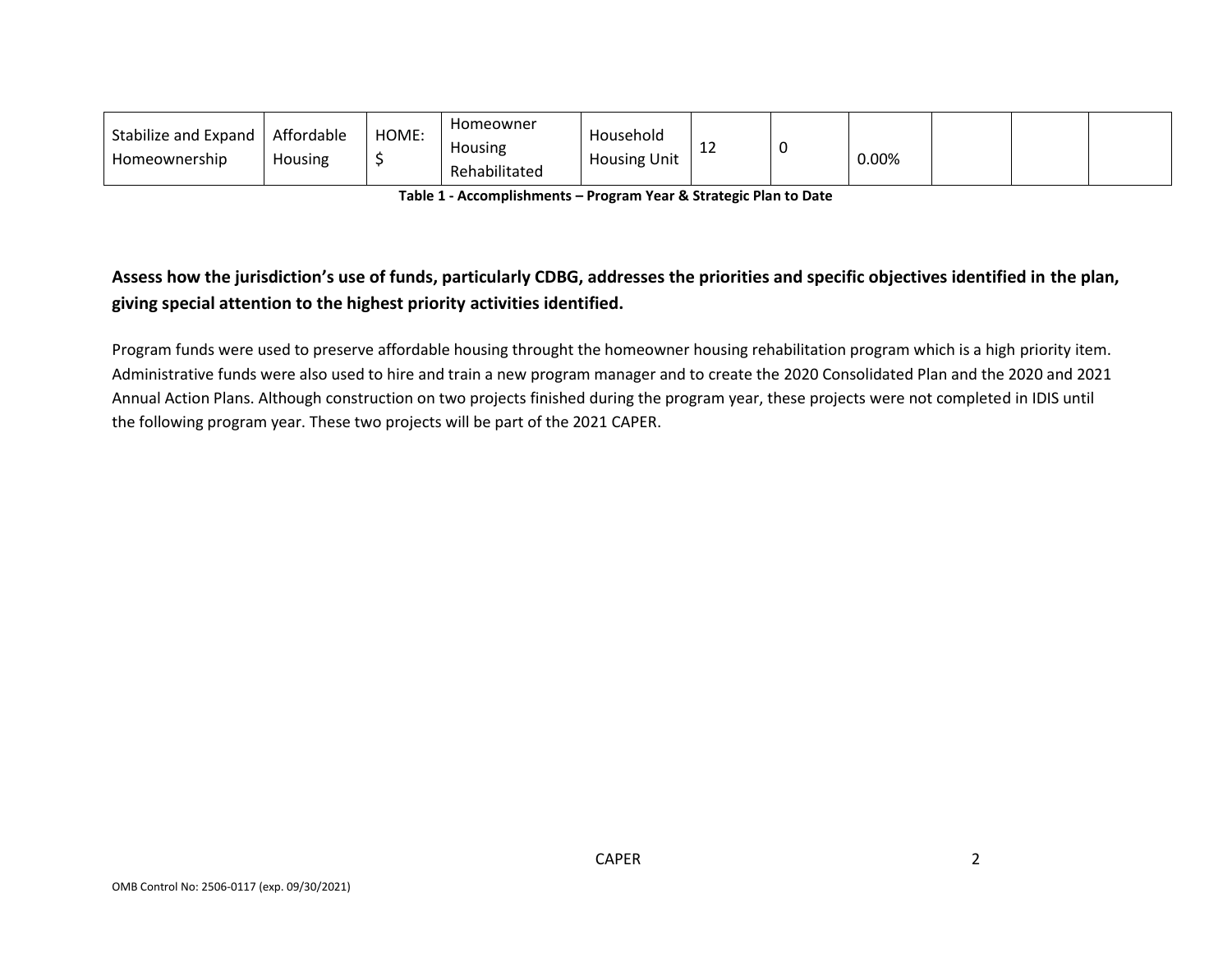# **CR-10 - Racial and Ethnic composition of families assisted**

**Describe the families assisted (including the racial and ethnic status of families assisted). 91.520(a)** 

|                                           | <b>HOME</b> |
|-------------------------------------------|-------------|
| White                                     |             |
| <b>Black or African American</b>          |             |
| Asian                                     |             |
| American Indian or American Native        |             |
| Native Hawaiian or Other Pacific Islander |             |
| <b>Total</b>                              |             |
| Hispanic                                  |             |
| Not Hispanic                              |             |

**Table 2 – Table of assistance to racial and ethnic populations by source of funds**

#### **Narrative**

No projects were completed for fiscal year 2020. However, 10 of the 15 applications received by the County for its homeowner housing rehabilitation program in fical year 2020 were Hispanic. This accounts for 66 percent of applicants which is greater than the Consortium's 52 percent Hispanic population.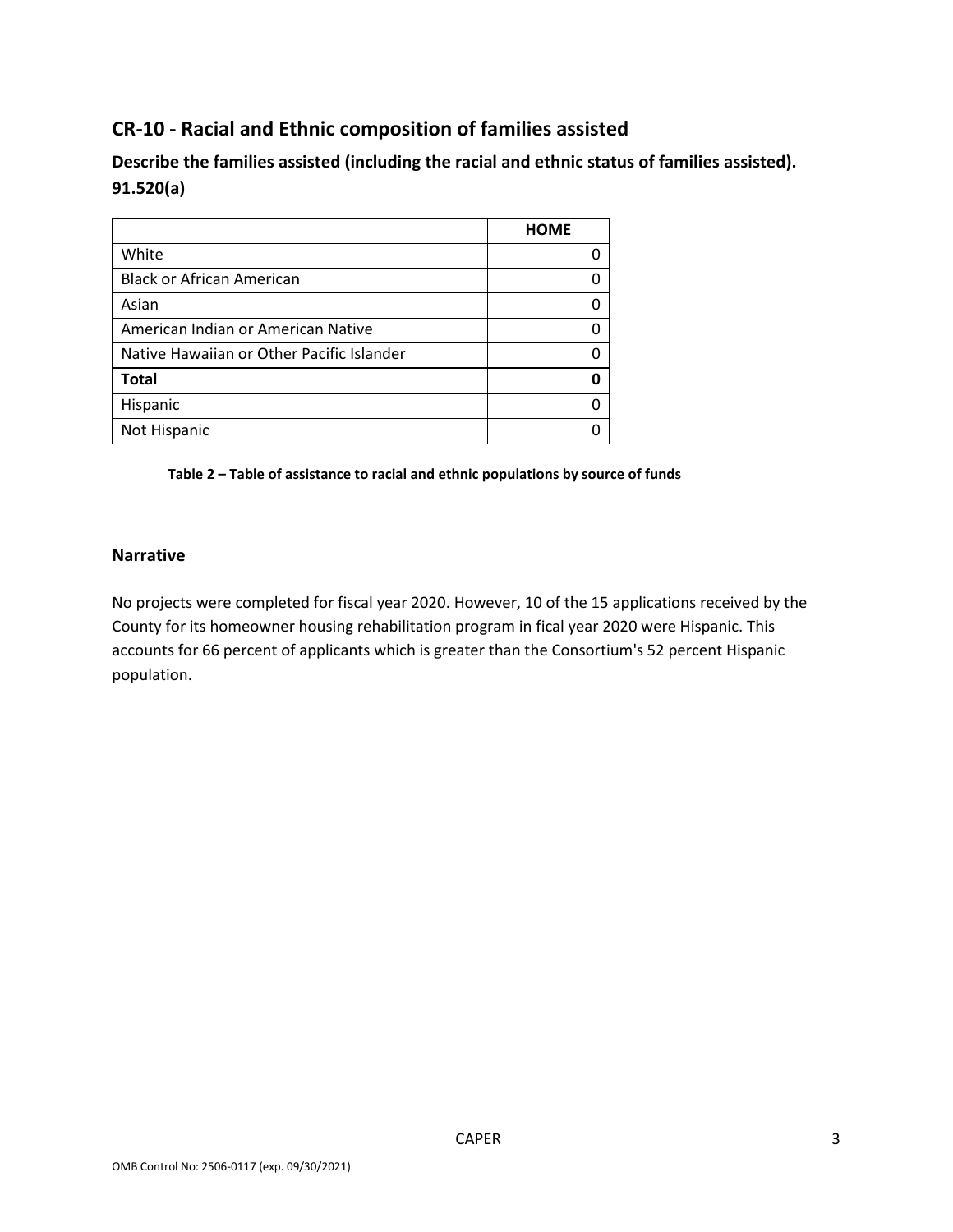# **CR-15 - Resources and Investments 91.520(a)**

| <b>Source of Funds</b> | Source           | <b>Resources Made</b><br>Available | <b>Amount Expended</b><br><b>During Program Year</b> |
|------------------------|------------------|------------------------------------|------------------------------------------------------|
| <b>HOME</b>            | public - federal | 1,775,204                          | 293,998                                              |

#### **Identify the resources made available**

**Table 3 - Resources Made Available**

#### **Narrative**

### **Identify the geographic distribution and location of investments**

| <b>Target Area</b> | <b>Planned Percentage</b><br>of Allocation | <b>Actual Percentage of</b><br><b>Allocation</b> | <b>Narrative Description</b> |
|--------------------|--------------------------------------------|--------------------------------------------------|------------------------------|
| Yakima County HOME |                                            |                                                  | <b>Each Participating</b>    |
| Consortium         | 100                                        | 100                                              | <b>Jurisdictions</b>         |

**Table 4 – Identify the geographic distribution and location of investments**

#### **Narrative**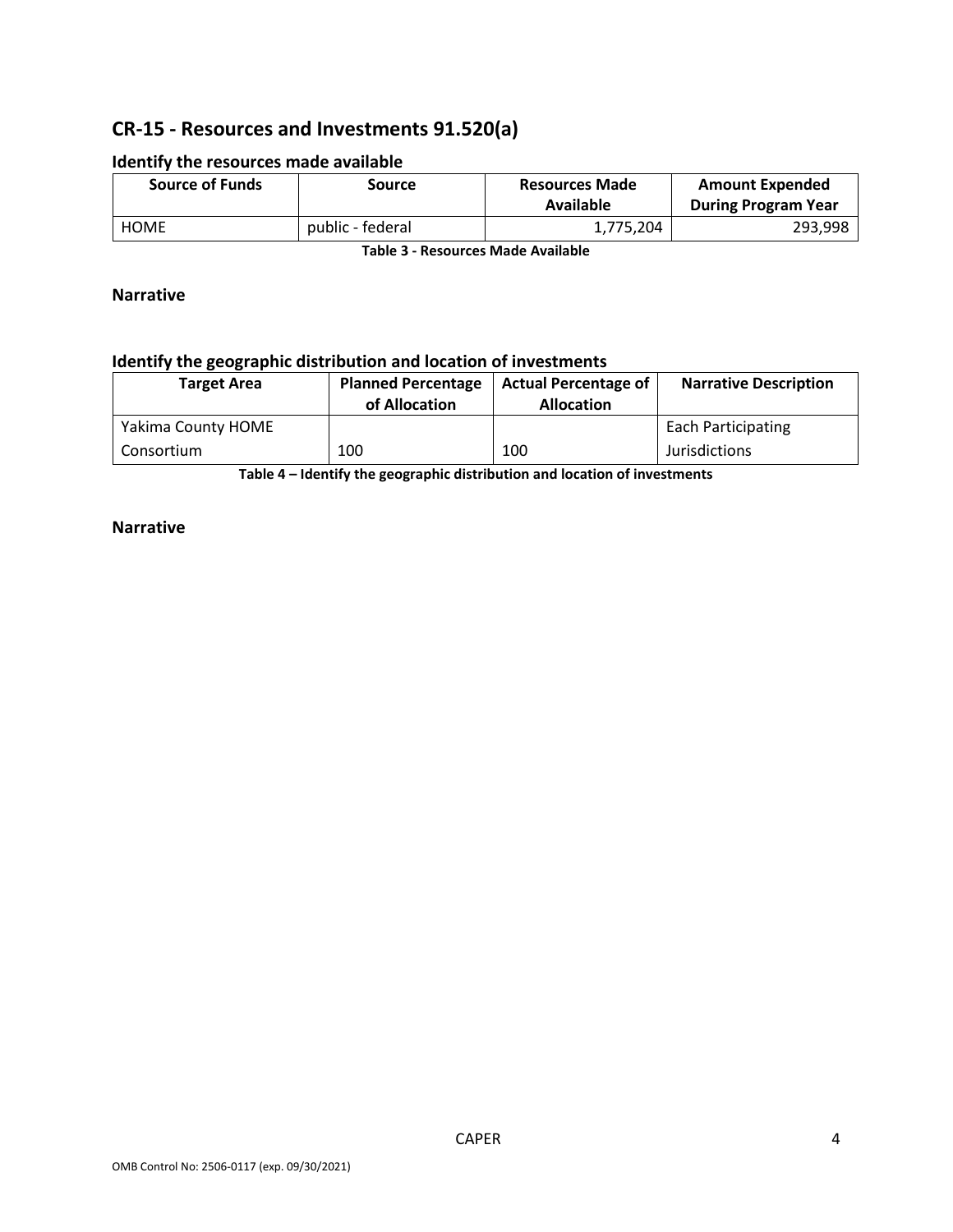### **Leveraging**

**Explain how federal funds leveraged additional resources (private, state and local funds), including a description of how matching requirements were satisfied, as well as how any publicly owned land or property located within the jurisdiction that were used to address the needs identified in the plan.**

The match requirement for the Yakima County HOME program in program year 2020 was waived due to HUD's COVID emergency waivers and suspensions made available to participating jurisdictions.However, Yakima County continued to use Washington State 2060 funds in addition to HOME funds to provide assistance to homehowners. Homeowners were also required to do their part to remedy certain code violations before assistance was provided. This included activities such as clearing yards of broken-down vehicles and garbage.

| Fiscal Year Summary - HOME Match                                               |         |  |  |  |  |  |
|--------------------------------------------------------------------------------|---------|--|--|--|--|--|
| 1. Excess match from prior Federal fiscal year                                 | 137,466 |  |  |  |  |  |
| 2. Match contributed during current Federal fiscal year                        | 13,020  |  |  |  |  |  |
| 3. Total match available for current Federal fiscal year (Line 1 plus Line 2)  | 150,486 |  |  |  |  |  |
| 4. Match liability for current Federal fiscal year                             |         |  |  |  |  |  |
| 5. Excess match carried over to next Federal fiscal year (Line 3 minus Line 4) | 150,486 |  |  |  |  |  |

**Table 5 – Fiscal Year Summary - HOME Match Report**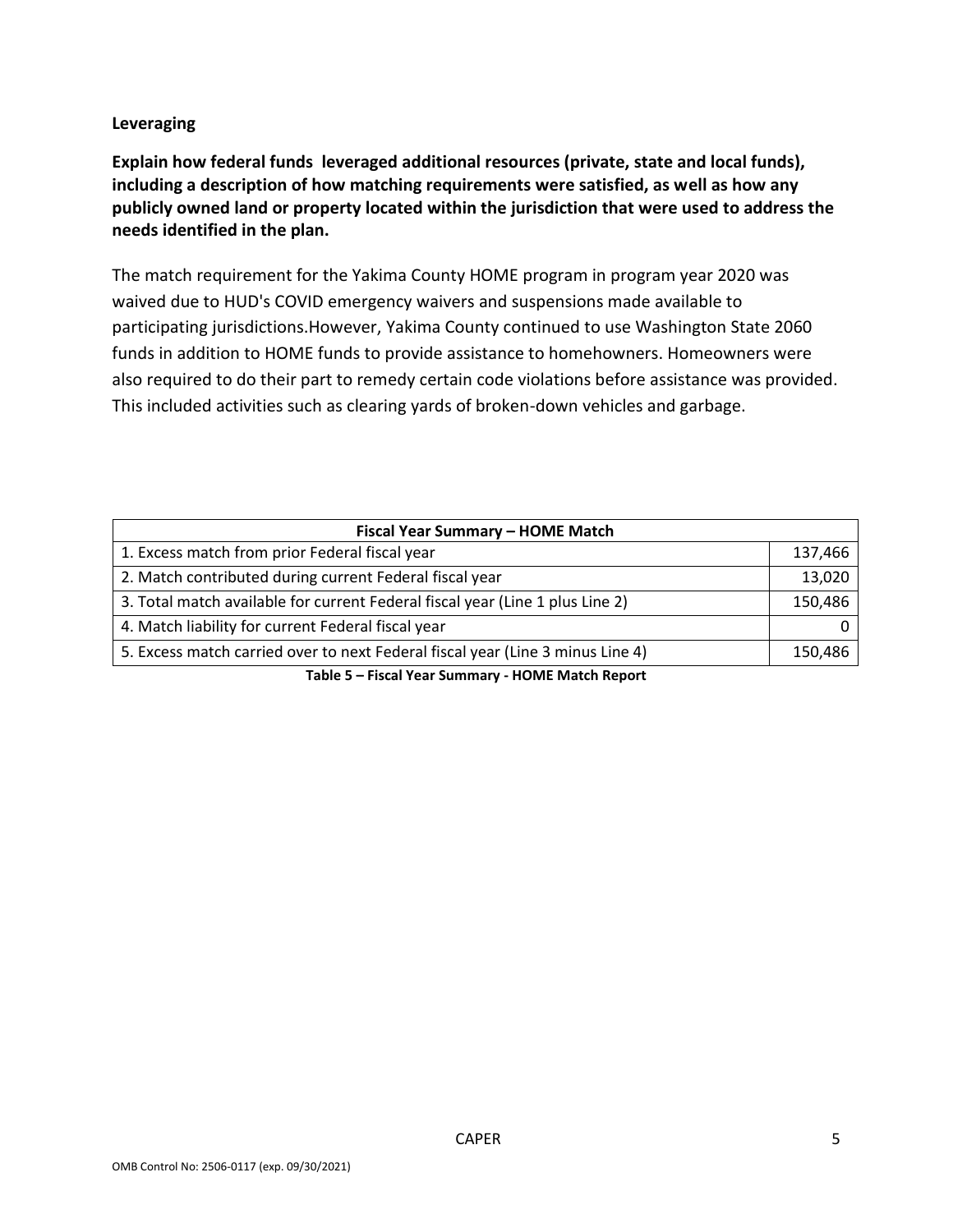| <b>Match Contribution for the Federal Fiscal Year</b> |                                |                                  |                                            |                                    |                            |                                                                                   |                                 |                    |  |  |
|-------------------------------------------------------|--------------------------------|----------------------------------|--------------------------------------------|------------------------------------|----------------------------|-----------------------------------------------------------------------------------|---------------------------------|--------------------|--|--|
| <b>Project No. or</b><br>Other ID                     | Date of<br><b>Contribution</b> | Cash<br>(non-Federal<br>sources) | Foregone<br>Taxes, Fees,<br><b>Charges</b> | Appraised<br>Land/Real<br>Property | Reguired<br>Infrastructure | Site<br>Preparation,<br><b>Construction</b><br>Materials,<br><b>Donated labor</b> | <b>Bond</b><br><b>Financing</b> | <b>Total Match</b> |  |  |
| HM17-001                                              | 04/01/2021                     | 12,281                           |                                            |                                    |                            |                                                                                   |                                 | 12,281             |  |  |
| HM19-011                                              | 05/01/2021                     | 739                              |                                            |                                    |                            |                                                                                   |                                 | 739                |  |  |

**Table 6 – Match Contribution for the Federal Fiscal Year**

### **HOME MBE/WBE report**

| <b>Program Income</b> – Enter the program amounts for the reporting period |                                                   |                                                         |                                    |                                               |  |  |  |  |  |
|----------------------------------------------------------------------------|---------------------------------------------------|---------------------------------------------------------|------------------------------------|-----------------------------------------------|--|--|--|--|--|
| <b>Balance on hand at begin-</b><br>ning of reporting period               | <b>Amount received during</b><br>reporting period | <b>Total amount expended</b><br>during reporting period | Amount expended for<br><b>TBRA</b> | Balance on hand at end of<br>reporting period |  |  |  |  |  |
| 213,307                                                                    | 178,874                                           | 27,524                                                  |                                    | 364,657                                       |  |  |  |  |  |

**Table 7 – Program Income**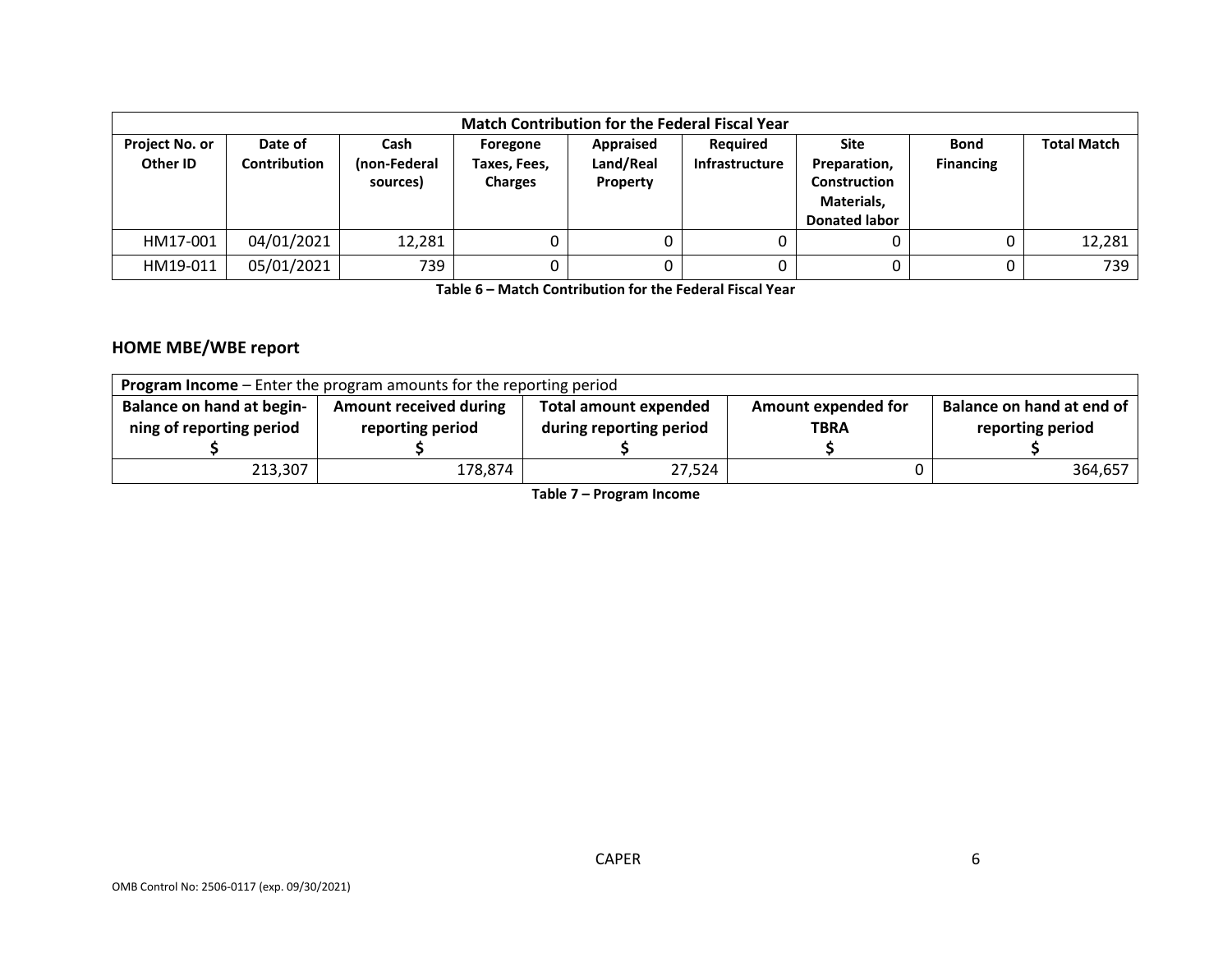|                                                                      | Minority Business Enterprises and Women Business Enterprises - Indicate the number and dollar value |                                                |                 |                                      |                   |                 |  |  |
|----------------------------------------------------------------------|-----------------------------------------------------------------------------------------------------|------------------------------------------------|-----------------|--------------------------------------|-------------------|-----------------|--|--|
| of contracts for HOME projects completed during the reporting period |                                                                                                     |                                                |                 |                                      |                   |                 |  |  |
|                                                                      | <b>Total</b>                                                                                        |                                                |                 | <b>Minority Business Enterprises</b> | <b>White Non-</b> |                 |  |  |
|                                                                      |                                                                                                     | <b>Alaskan</b>                                 | Asian or        | <b>Black Non-</b>                    | <b>Hispanic</b>   | <b>Hispanic</b> |  |  |
|                                                                      |                                                                                                     | <b>Native or</b>                               | <b>Pacific</b>  | <b>Hispanic</b>                      |                   |                 |  |  |
|                                                                      |                                                                                                     | American                                       | <b>Islander</b> |                                      |                   |                 |  |  |
|                                                                      |                                                                                                     | Indian                                         |                 |                                      |                   |                 |  |  |
| <b>Contracts</b>                                                     |                                                                                                     |                                                |                 |                                      |                   |                 |  |  |
| Dollar                                                               |                                                                                                     |                                                |                 |                                      |                   |                 |  |  |
| Amount                                                               | 0                                                                                                   | 0                                              | 0               | $\mathbf{0}$                         | 0                 | 0               |  |  |
| Number                                                               | 0                                                                                                   | 0                                              | 0               | 0                                    | 0                 | 0               |  |  |
| <b>Sub-Contracts</b>                                                 |                                                                                                     |                                                |                 |                                      |                   |                 |  |  |
| Number                                                               | 0                                                                                                   | $\mathbf 0$                                    | 0               | $\mathbf 0$                          | 0                 | 0               |  |  |
| Dollar                                                               |                                                                                                     |                                                |                 |                                      |                   |                 |  |  |
| Amount                                                               | 0                                                                                                   | 0                                              | 0               | 0                                    | 0                 | 0               |  |  |
|                                                                      | <b>Total</b>                                                                                        | Women<br><b>Business</b><br><b>Enterprises</b> | <b>Male</b>     |                                      |                   |                 |  |  |
| <b>Contracts</b>                                                     |                                                                                                     |                                                |                 |                                      |                   |                 |  |  |
| Dollar                                                               |                                                                                                     |                                                |                 |                                      |                   |                 |  |  |
| Amount                                                               | $\mathbf 0$                                                                                         | $\mathbf 0$                                    | 0               |                                      |                   |                 |  |  |
| Number                                                               | 0                                                                                                   | 0                                              | 0               |                                      |                   |                 |  |  |
| <b>Sub-Contracts</b>                                                 |                                                                                                     |                                                |                 |                                      |                   |                 |  |  |
| Number                                                               | 0                                                                                                   | 0                                              | 0               |                                      |                   |                 |  |  |
| Dollar                                                               |                                                                                                     |                                                |                 |                                      |                   |                 |  |  |
| Amount                                                               | 0                                                                                                   | 0                                              | 0               |                                      |                   |                 |  |  |

**Table 8 - Minority Business and Women Business Enterprises**

| Minority Owners of Rental Property - Indicate the number of HOME assisted rental property owners<br>and the total amount of HOME funds in these rental properties assisted |              |                                            |                                                                                                                             |   |   |  |  |  |  |
|----------------------------------------------------------------------------------------------------------------------------------------------------------------------------|--------------|--------------------------------------------|-----------------------------------------------------------------------------------------------------------------------------|---|---|--|--|--|--|
|                                                                                                                                                                            | <b>Total</b> |                                            | <b>Minority Property Owners</b><br><b>White Non-</b>                                                                        |   |   |  |  |  |  |
|                                                                                                                                                                            |              | Alaskan<br>Native or<br>American<br>Indian | <b>Hispanic</b><br><b>Black Non-</b><br><b>Hispanic</b><br>Asian or<br><b>Pacific</b><br><b>Hispanic</b><br><b>Islander</b> |   |   |  |  |  |  |
| Number                                                                                                                                                                     | 0            | 0                                          | O                                                                                                                           | 0 | 0 |  |  |  |  |
| Dollar                                                                                                                                                                     |              |                                            |                                                                                                                             |   |   |  |  |  |  |
| Amount                                                                                                                                                                     | 0            | 0                                          | $\Omega$                                                                                                                    | 0 | 0 |  |  |  |  |

**Table 9 – Minority Owners of Rental Property**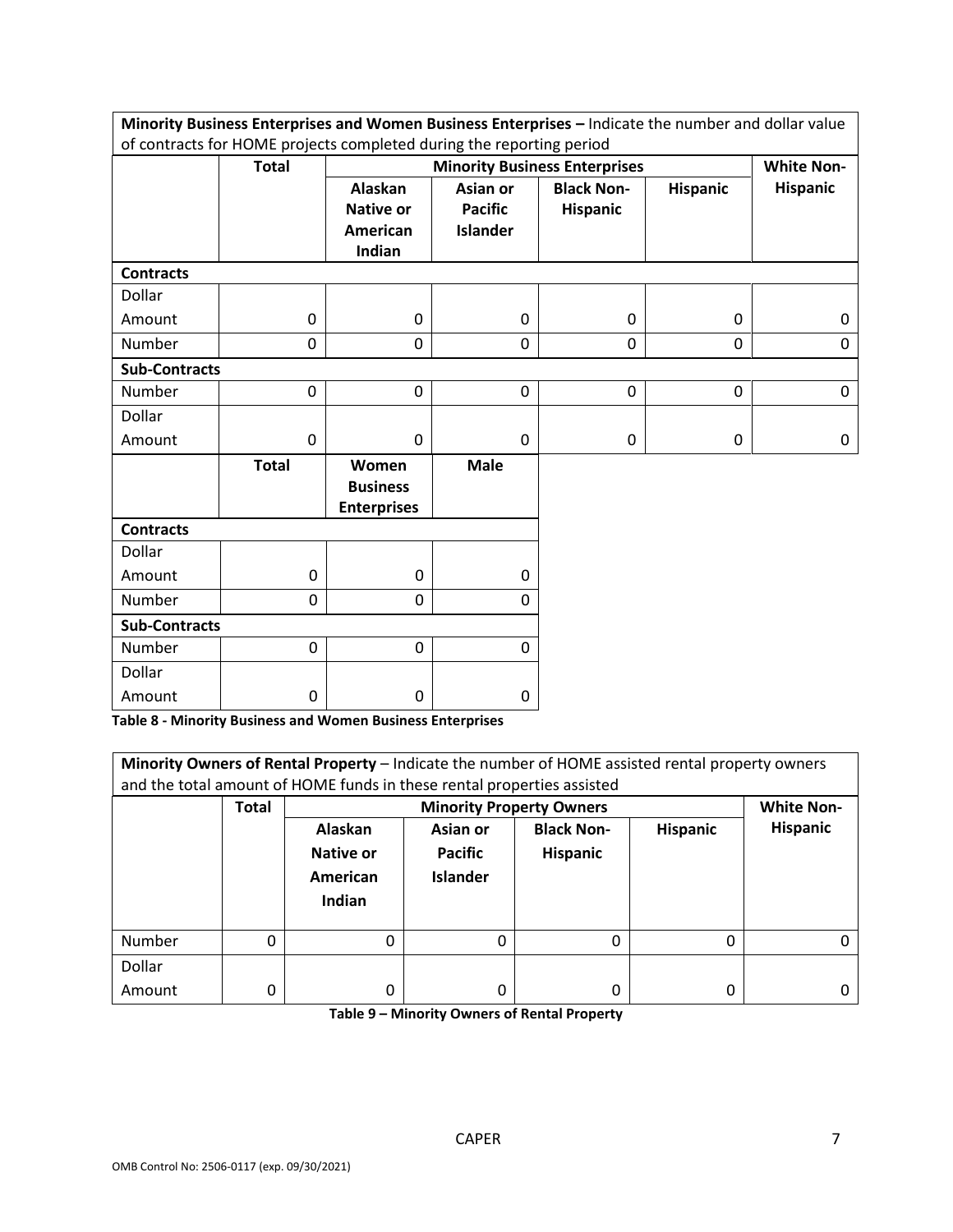| Relocation and Real Property Acquisition - Indicate the number of persons displaced, the cost of |              |           |          |                 |   |                                      |                 |                   |
|--------------------------------------------------------------------------------------------------|--------------|-----------|----------|-----------------|---|--------------------------------------|-----------------|-------------------|
| relocation payments, the number of parcels acquired, and the cost of acquisition                 |              |           |          |                 |   |                                      |                 |                   |
| Parcels Acquired                                                                                 | 0<br>O       |           |          |                 |   |                                      |                 |                   |
| <b>Businesses Displaced</b>                                                                      |              |           |          | 0               |   | 0                                    |                 |                   |
| <b>Nonprofit Organizations</b>                                                                   |              |           |          |                 |   |                                      |                 |                   |
| Displaced                                                                                        |              |           |          | 0               |   | 0                                    |                 |                   |
| <b>Households Temporarily</b>                                                                    |              |           |          |                 |   |                                      |                 |                   |
| Relocated, not Displaced<br>0<br>0                                                               |              |           |          |                 |   |                                      |                 |                   |
|                                                                                                  |              |           |          |                 |   |                                      |                 |                   |
| <b>Households</b>                                                                                | <b>Total</b> |           |          |                 |   | <b>Minority Property Enterprises</b> |                 | <b>White Non-</b> |
| <b>Displaced</b>                                                                                 |              | Alaskan   |          | Asian or        |   | <b>Black Non-</b>                    | <b>Hispanic</b> | <b>Hispanic</b>   |
|                                                                                                  |              | Native or |          | <b>Pacific</b>  |   | <b>Hispanic</b>                      |                 |                   |
|                                                                                                  |              | American  |          | <b>Islander</b> |   |                                      |                 |                   |
|                                                                                                  |              | Indian    |          |                 |   |                                      |                 |                   |
|                                                                                                  |              |           |          |                 |   |                                      |                 |                   |
| Number                                                                                           | 0            |           | $\Omega$ |                 | 0 | $\Omega$                             | 0               | ი                 |

**Table 10 – Relocation and Real Property Acquisition**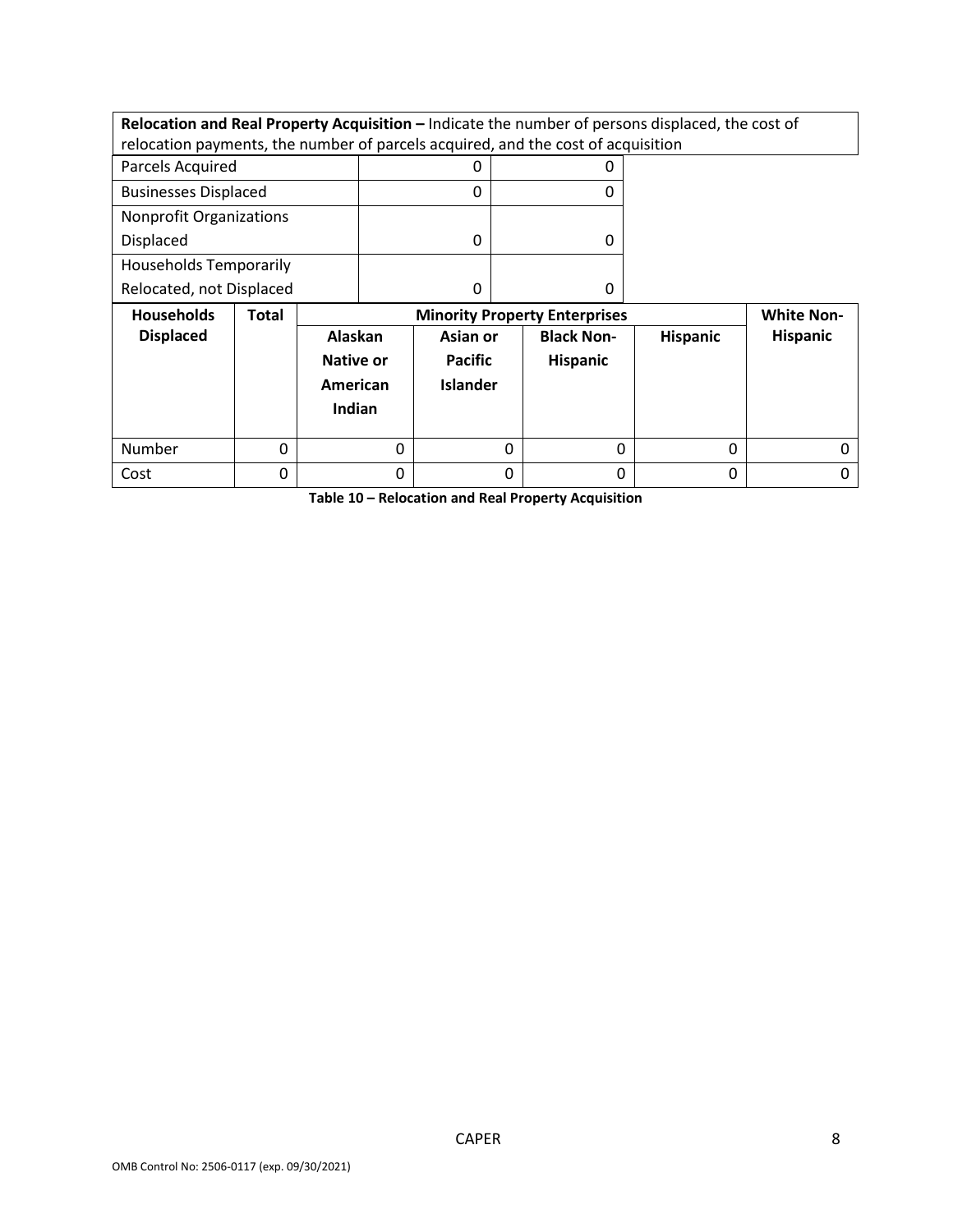# **CR-20 - Affordable Housing 91.520(b)**

**Evaluation of the jurisdiction's progress in providing affordable housing, including the number and types of families served, the number of extremely low-income, low-income, moderate-income, and middle-income persons served.**

|                                          | <b>One-Year Goal</b> | Actual |
|------------------------------------------|----------------------|--------|
| Number of Homeless households to be      |                      |        |
| provided affordable housing units        | O                    |        |
| Number of Non-Homeless households to be  |                      |        |
| provided affordable housing units        | 33                   |        |
| Number of Special-Needs households to be |                      |        |
| provided affordable housing units        | 0                    |        |
| <b>Total</b>                             | 33                   |        |

**Table 11 – Number of Households**

|                                        | <b>One-Year Goal</b> | Actual |
|----------------------------------------|----------------------|--------|
| Number of households supported through |                      |        |
| <b>Rental Assistance</b>               | 0                    |        |
| Number of households supported through |                      |        |
| The Production of New Units            | 33                   |        |
| Number of households supported through |                      |        |
| <b>Rehab of Existing Units</b>         | 0                    |        |
| Number of households supported through |                      |        |
| <b>Acquisition of Existing Units</b>   | 0                    |        |
| <b>Total</b>                           | 33                   |        |

**Table 12 – Number of Households Supported**

### **Discuss the difference between goals and outcomes and problems encountered in meeting these goals.**

The Yakima County HOME Consortium did not accomplish its annual goal to build rental units for lowincome households primarily due to the departure of the program manager and a subsequent six-month vacancy of this position.

#### **Discuss how these outcomes will impact future annual action plans.**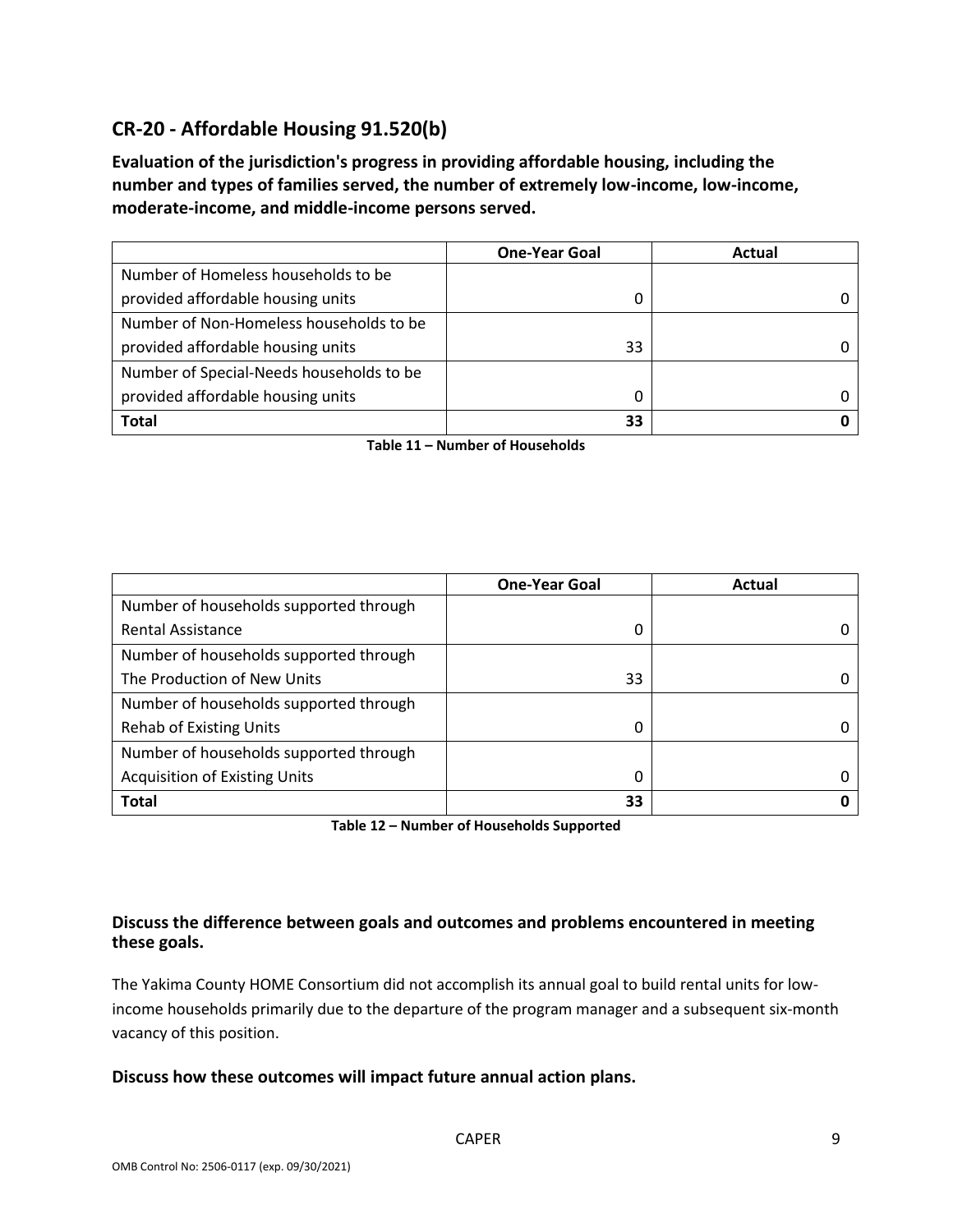This report covers the first year of the Consolidated Plan. The goal for this year will be spread throughout the four remaining Annual Action Plans.

#### **Include the number of extremely low-income, low-income, and moderate-income persons served by each activity where information on income by family size is required to determine the eligibility of the activity.**

| <b>Number of Households Served</b> | <b>CDBG Actual</b> | <b>HOME Actual</b> |
|------------------------------------|--------------------|--------------------|
| <b>Extremely Low-income</b>        |                    |                    |
| Low-income                         |                    |                    |
| Moderate-income                    |                    |                    |
| Total                              |                    |                    |

**Table 13 – Number of Households Served**

#### **Narrative Information**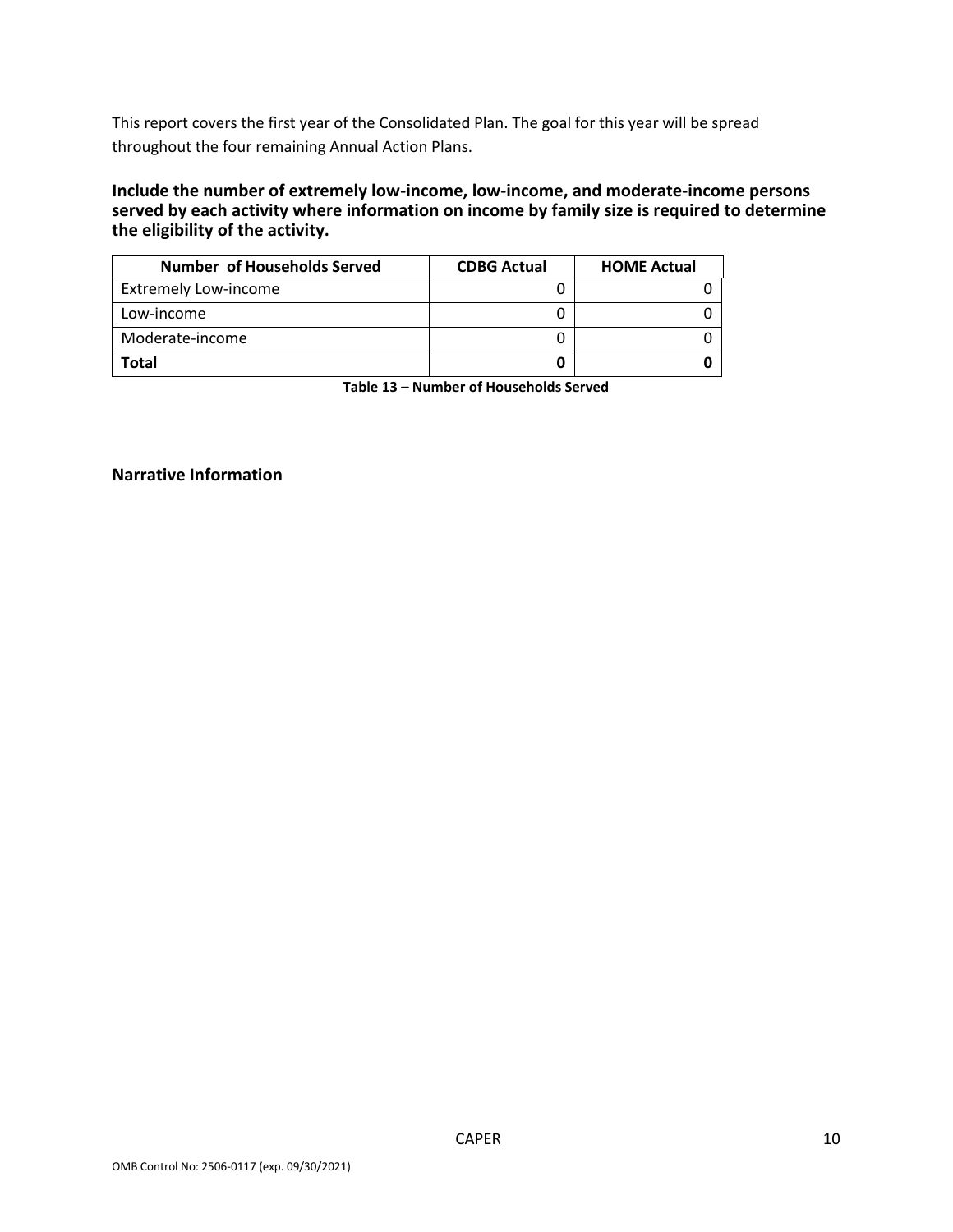# **CR-25 - Homeless and Other Special Needs 91.220(d, e); 91.320(d, e); 91.520(c)**

**Evaluate the jurisdiction's progress in meeting its specific objectives for reducing and ending homelessness through:**

### **Reaching out to homeless persons (especially unsheltered persons) and assessing their individual needs**

The County's HOME program moved from the department of Public Services to the recently recreated Department of Human Services to better coordinate efforts with homeless services programs funded by the Department of Human Services and the Yakima County Homeless Coalition.

### **Addressing the emergency shelter and transitional housing needs of homeless persons**

The Yakima County HOME program does not directly address emergency shelter and transitional housing needs of homeless persons. The HOME program has begun communicating with Human Services staff who oversee homeless services programs funded by Yakima County to share information and find ways to complement each other's efforts.

**Helping low-income individuals and families avoid becoming homeless, especially extremely low-income individuals and families and those who are: likely to become homeless after being discharged from publicly funded institutions and systems of care (such as health care facilities, mental health facilities, foster care and other youth facilities, and corrections programs and institutions); and, receiving assistance from public or private agencies that address housing, health, social services, employment, education, or youth needs**

The homeowner housing rehabilitation program provides assistance to homeowners who are not able to pay for home repairs needed to maintain a safe and healthy living space. If assistance is not provided the homeowner is at risk of their home becoming inhabitable due to leaking roofs, electrical hazards, unreliable water supply, or other unsafe living conditions.

**Helping homeless persons (especially chronically homeless individuals and families, families with children, veterans and their families, and unaccompanied youth) make the transition to permanent housing and independent living, including shortening the period of time that individuals and families experience homelessness, facilitating access for homeless individuals and families to affordable housing units, and preventing individuals and families who were recently homeless from becoming homeless again**

The HOME program does not directly address helping homeless persons make the transition to permanent housing. The HOME program has begun working with Human Services staff who oversee homeless services programs funded by Yakima County to share information and find ways to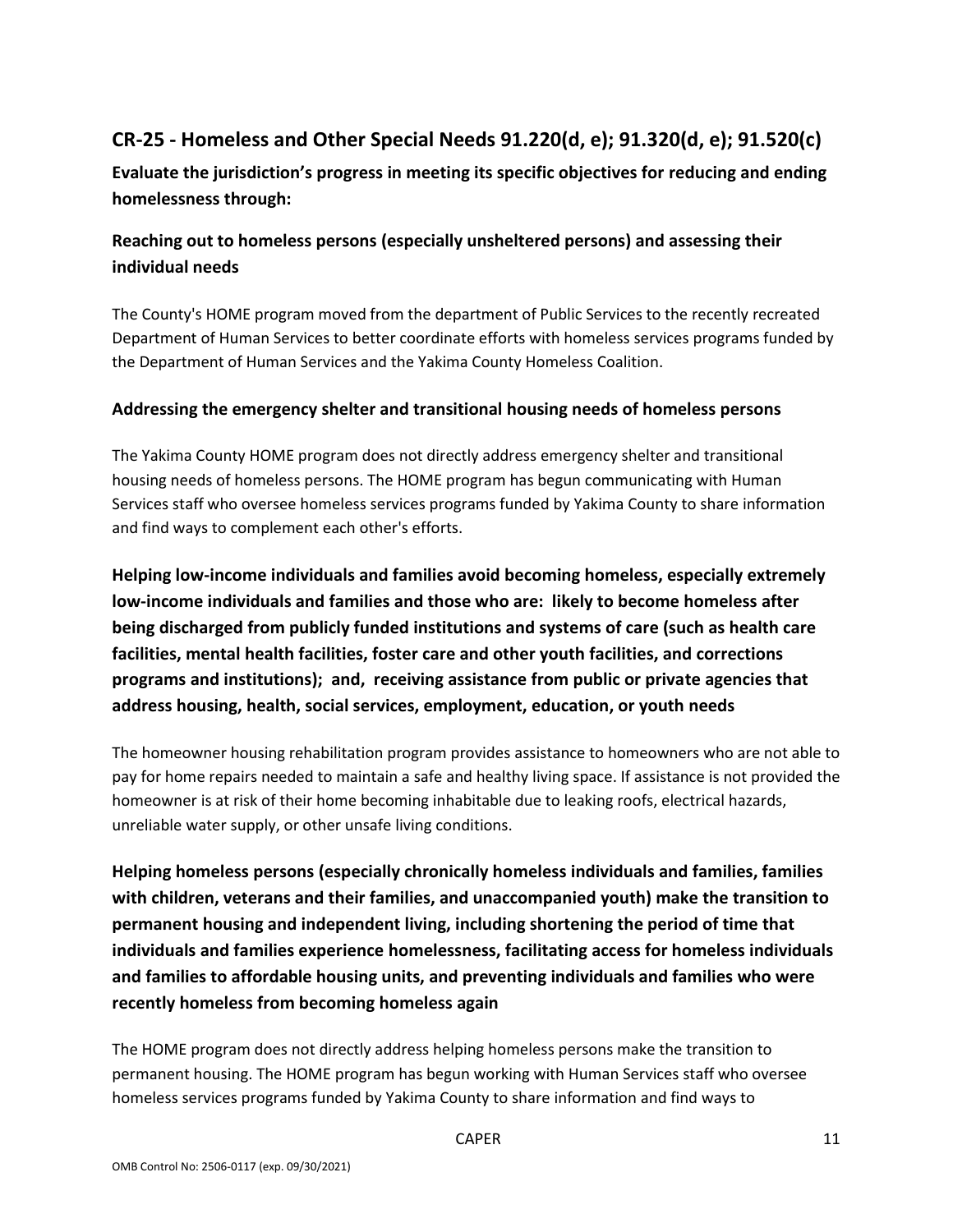complement each other's efforts.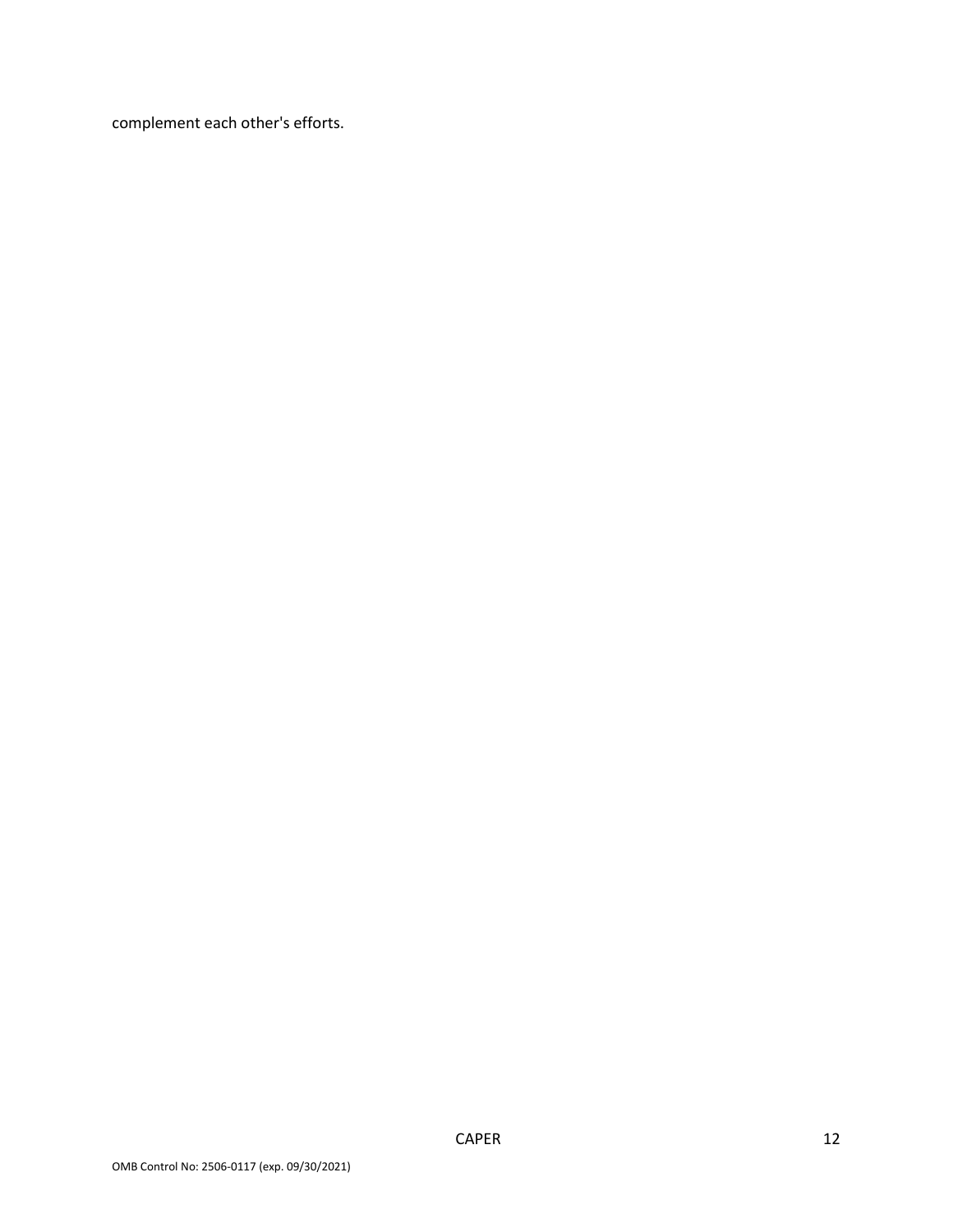# **CR-30 - Public Housing 91.220(h); 91.320(j)**

### **Actions taken to address the needs of public housing**

There were no actions taken to address the needs of public housing during this program year. HOME staff will work with the three public housing authorities in Yakima County as they plan and develop projects to construct new rental housing for low-income families in program year 2021.

### **Actions taken to encourage public housing residents to become more involved in management and participate in homeownership**

There were no actions this program year.

#### **Actions taken to provide assistance to troubled PHAs**

Not applicable.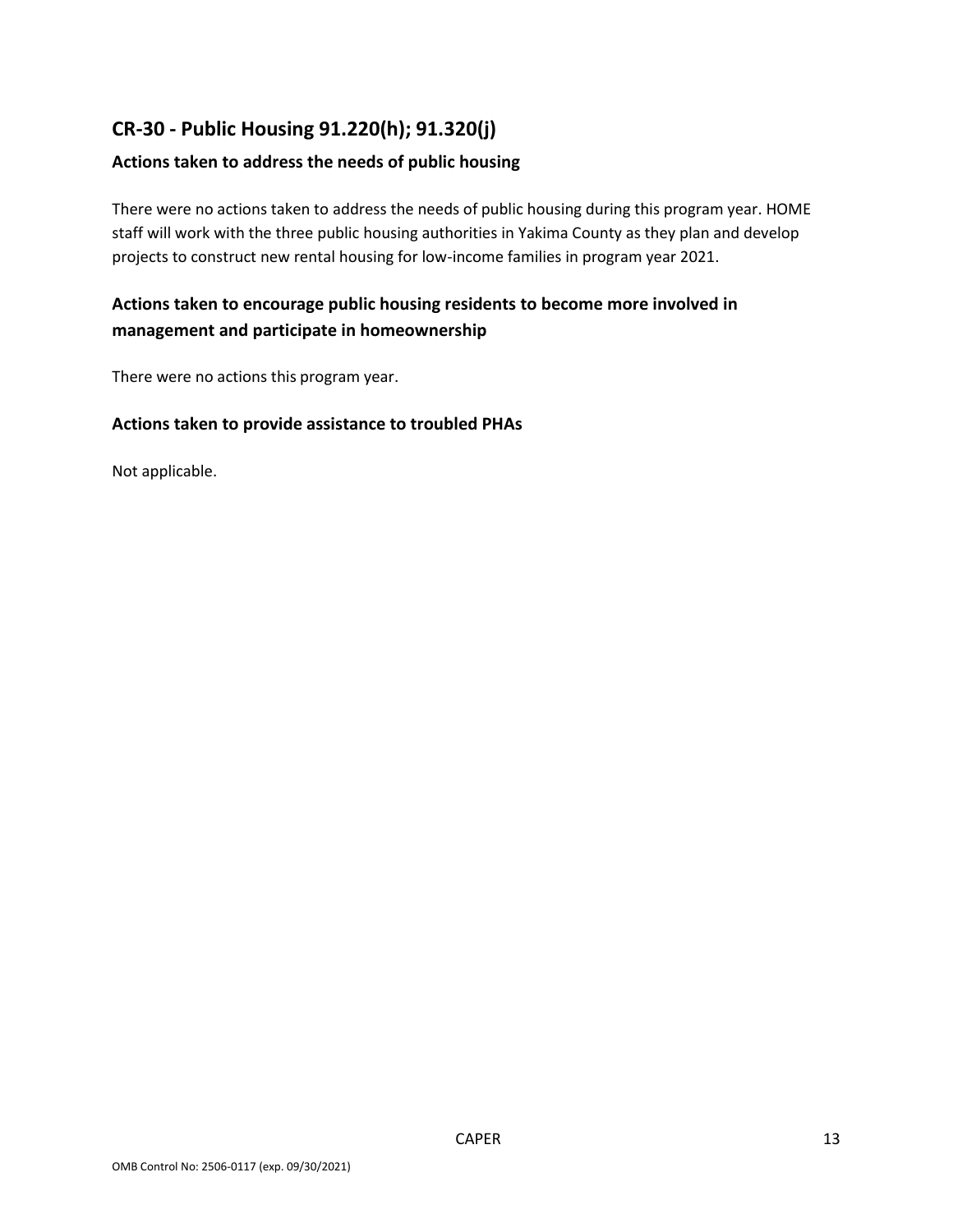# **CR-35 - Other Actions 91.220(j)-(k); 91.320(i)-(j)**

**Actions taken to remove or ameliorate the negative effects of public policies that serve as barriers to affordable housing such as land use controls, tax policies affecting land, zoning ordinances, building codes, fees and charges, growth limitations, and policies affecting the return on residential investment. 91.220 (j); 91.320 (i)**

HOME program staff is exploring and discussing with one of its HOME Consortium members strategies to increase affordable housing through the use of accessory dwelling units (ADUs), and how the HOME program can assist with implementing these strategies.

### **Actions taken to address obstacles to meeting underserved needs. 91.220(k); 91.320(j)**

HOME staff continue to reach out to its Consortium members to assess the needs of their individual communities. This enables the staff to understand what the greatest needs are and where those needs are concentrated.

### **Actions taken to reduce lead-based paint hazards. 91.220(k); 91.320(j)**

The Yakima County HOME Consortium inspects and tests homes that were built prior to 1978 for leadbased paint. If lead-based paint is found then the County includes lead remediation as part of the scope of work. Lead remediation is performed by qualified personnel and lead clearances are obtained to ensure the work was adequate to eliminmate the risk of lead exposure.

### **Actions taken to reduce the number of poverty-level families. 91.220(k); 91.320(j)**

The HOME program's homeowner housing rehabilitation program assists poverty-level families in need of housing repairs who otherwise cannot afford these repairs on their own. These repairs often include weatherization activities which reduce heating costs, thus lowering monthly housing costs for these families.

### **Actions taken to develop institutional structure. 91.220(k); 91.320(j)**

The HOME program hired a new program manager and moved to the Department of Human Services. These two actions will better align the HOME program with other social services funded by the Coutny.

### **Actions taken to enhance coordination between public and private housing and social service agencies. 91.220(k); 91.320(j)**

Yakima County regularly receives inquiries and referrals from social service agencies regarding the homeowner housing rehabiliation program. Additionally, staff are working to develop relationships with agencies in the community that share similar goals and objectives to preserve affordable housing for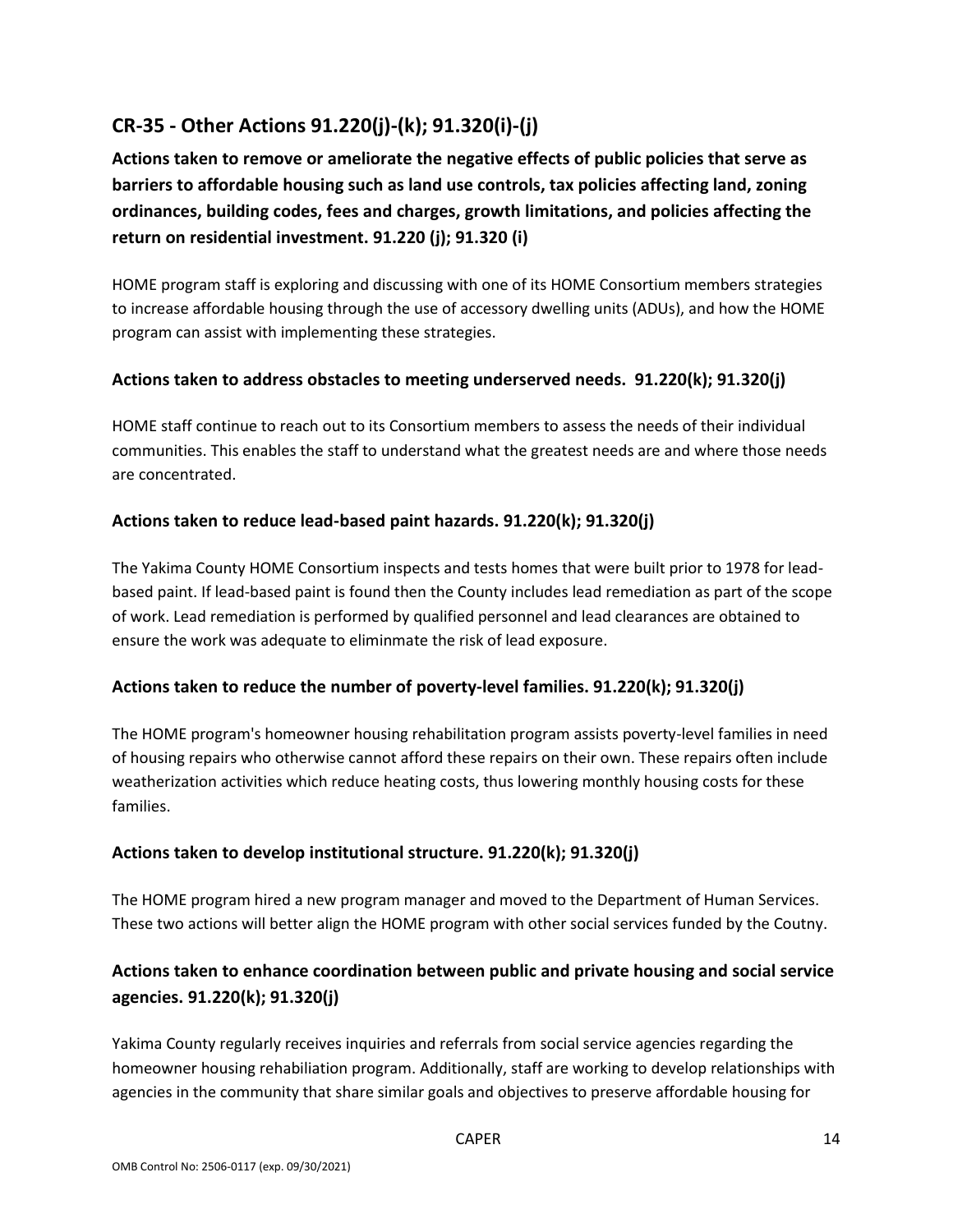low-income families.

# **Identify actions taken to overcome the effects of any impediments identified in the jurisdictions analysis of impediments to fair housing choice. 91.520(a)**

This is not applicable to the homeowner housing rehabilitation program.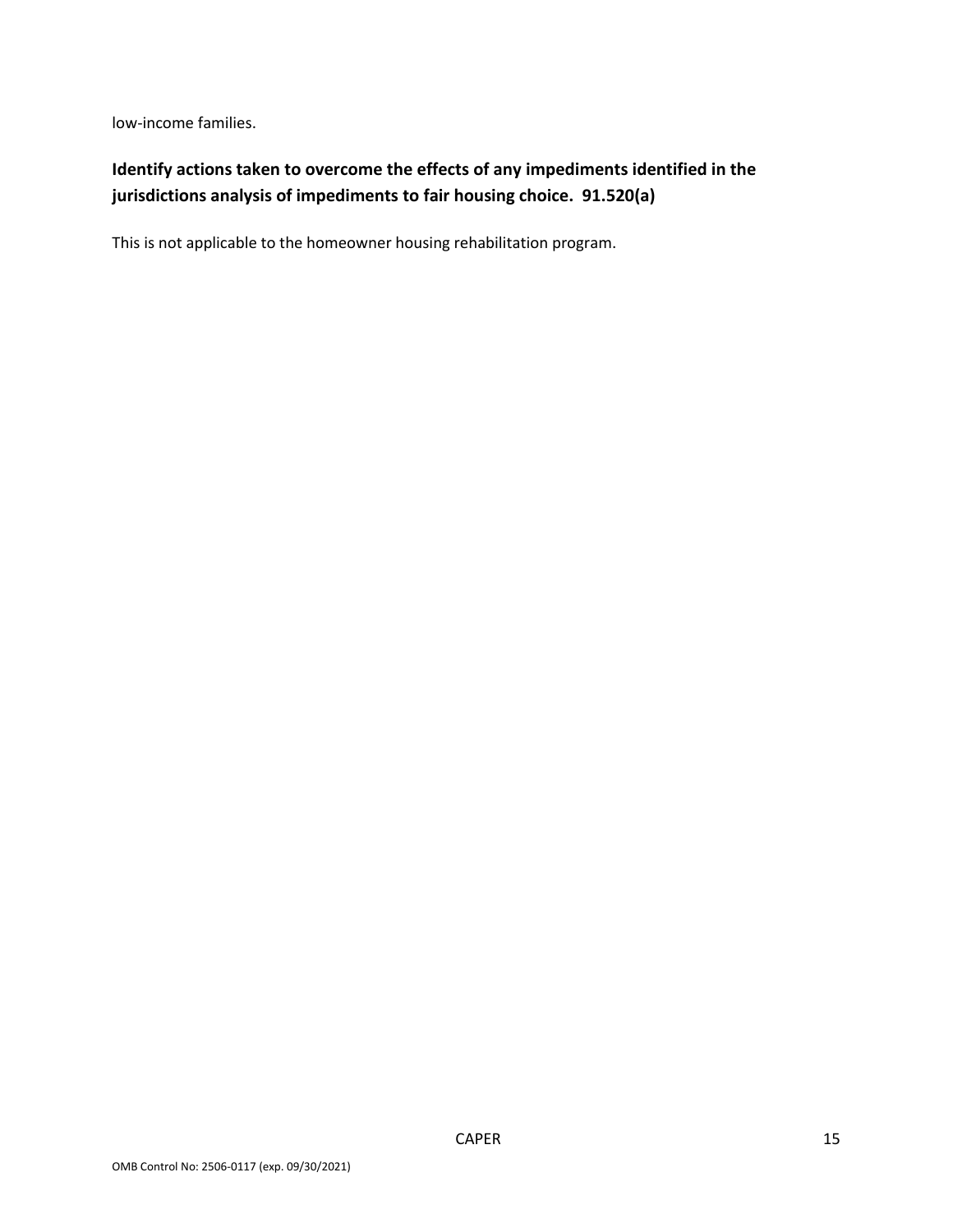### **CR-40 - Monitoring 91.220 and 91.230**

**Describe the standards and procedures used to monitor activities carried out in furtherance of the plan and used to ensure long-term compliance with requirements of the programs involved, including minority business outreach and the comprehensive planning requirements**

HOME program staff continue to monitor and enforce its three-year affordability requirements for the homeowner housing rehabilitation program. This affordability period is enforced through a homeowner agreement and deed of trust. Additionally, HOME program staff continue to monitor and inspect the five rental units that received HOME assistance in 2014 per its monitoring policies and procedures.

### **Citizen Participation Plan 91.105(d); 91.115(d)**

### **Describe the efforts to provide citizens with reasonable notice and an opportunity to comment on performance reports**.

Citizens will be given 15 days to review and comment on this performance report. Notice will be given through the Yakima Herald-Republic which is the paper of record for Yakima County.